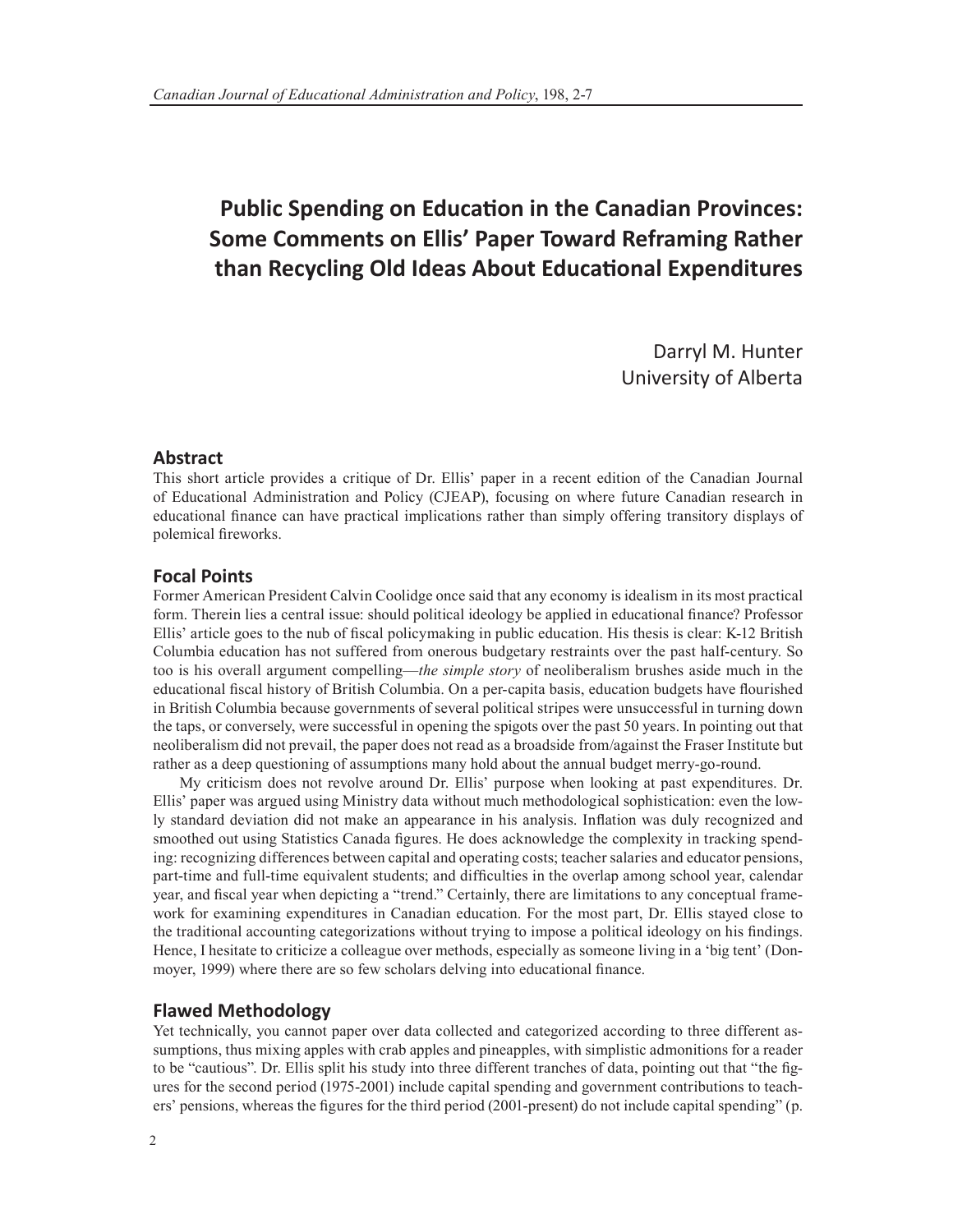104). That is no small matter. Inserting and then withdrawing capital or pension expenditures in the mix undermines a longitudinal appraisal.

More crucially, a question remains about how the BC Ministry may have shifted in its definition of an FTE student over 50 years. Are First Nations students, Offshore or Independent School students in or out of the study, given the introduction of a Personal Identification Number (PEN) in 1993? Given these uncertainties, do we need to back up 50 years to take a flying leap into the present, to quote Stephen Leacock? Is a rolling five-year average sufficient for a longitudinal study? The historic or normative or criterion comparator is always important. For a cross-sectional study, do we compare BC with Ontario or with the rest of Canada as a whole? Of course, the choice of comparator relates to purpose, and Dr. Ellis' purpose is laudatory—to call for researchers to apply new conceptual frameworks to educational finance matters. Therefore, if Professor Ellis' paper has enduring value, it is in undermining the tiresome binary of neoliberal versus progressive ideologies.

Indeed, Dr. Ellis' purpose and thesis have many implications, particularly through attributions of causality. Even simple narratives about the causes of educational spending frequently invoke what is known as Hume's guillotine--that is, fallacious 'is-ought' arguments in philosophy and policy (Black, 1964) which colour the facts with moral arguments. The signal achievement of Dr. Ellis' article is that he upholds Hume's law to puncture political rhetoric by indicating that educational spending increased by 250%, whereas total provincial student enrollment increased by 110% over the half-century under review. Professor Ellis recognized his analyses will send a chill through Treasury Boards, without a fulsome explanation of how public expectations on schools have changed remarkably over the past 50 years. So, he sensibly counsels much more research into educational finance in BC and the rest of Canada before adopting the sweeping judgements and moral rectitude of reformers.

Astronomers recognize the first step in stargazing is wiping the telescopic lens clean; much dialectical crud clouds our lens on educational bookkeeping and taxation. It might be said that the summary conclusions in this essay are not surprising. Dr. Ellis' analyses corroborate longitudinal studies conducted and made public by Statistics Canada through its Pan Canadian Education Indicators Program since the 1990s that show educational expenditures have consistently crept upward in every jurisdiction (Statistics Canada, 2021). The nexus of policymaking and budgets sits at the center of this study. I once served a deputy minister who pointed out the enormous length of the administrative chain between his office and the classroom—that is, between policy and practice. Likewise, he repeatedly pointed out the close decision-making proximity of his office to the Treasury Board—that is, between policy and educational finance. That deputy ministers often serve successive ministers points to distinctions between policy and politics. If anything, Ellis' paper echoes those observations about distance and influence.

Indeed, we cannot discuss budgeting without considering the role of the permanent civil service when assembling budget documentation and making recommendations. One of the shortfalls of many social justice activists with their causes is their knowing little about how civil servants accomplish their analyses or the basic structures of government. They do not see the difference between an Assistant Deputy Minister and a Ministerial Assistant, between a caucus member and Cabinet Minister, between a Cabinet policy advisor and a Treasury Board analyst, between fiscal policy and political ideology. Without a rudimentary grasp of political science fundamentals in Westminster democratic operations, it becomes easier to mouth slogans and claim "austerity" in over-broad brushstrokes than to engage in scholarship. There are many varieties of neo-liberalism (Birch, 2015): while not diminishing some precepts' explanatory value in sociology, scholars must show and know which variety's concepts are being applied in statistical analyses.

As befits the quantitative researcher, Dr. Ellis is sensitive to causation and correlates. So we might remain vigilant that we do not have a reverse causation here. Increased public spending in education could cause British Columbia Teachers' Federation activism, school district rent-seeking and judicial activism, not the inverse. While we know much about the budgetary impact of educational spending on labour market outcomes (Riddell, 2016), we do not know much in reverse about labour market impacts on (under) graduate student enrollment and demand. That will take us to the revenue side of the public ledger. Indeed, it is hardly possible to talk meaningfully about educational expenditures without considering parallel evolutions in taxation policy within provincial Ministries. Property taxation and property assessment proceed in symbiosis with educational spending. Dr. Ellis scrupulously avoided those questions,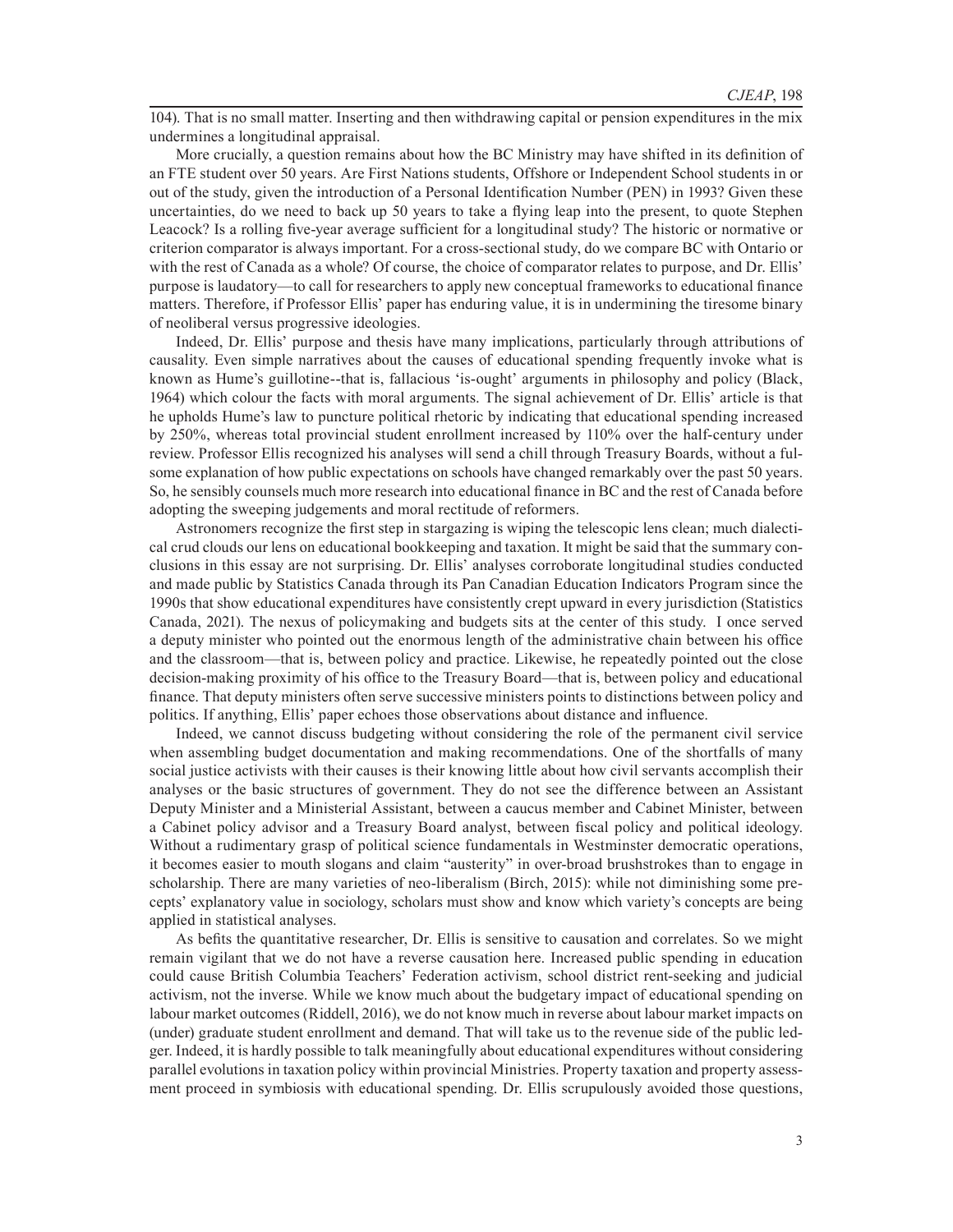#### Hunter

summarizing enormous complexity in brief statements about two or three variegated pools of funding.

So, what causal claims are actually supported by evidence in this article (Hoover, 2008)? Economists rely on hypotheses that are rigorously tested through dif-in-dif estimations, a four-cell matrix, and counterfactuals (Ciani & Fisher, 2019). Causality in regression analysis requires that all the explanatory variables are fixed (exogenous). If the explanatory variable(s) is correlated with the error term, the estimates are biased and inconsistent (and therefore can not be causal). The only truly trusted way to ensure causality is with controlled experiments, even though social scientists use quasi-experimental approaches. Instead, Ellis relied on sweeping, over-broad conjectures unsupported with a detailed investigation, indeed no statistical analysis at all, and inadequate, sometimes no, references when imputing causation.

## **Factors in Spending**

Ellis has identified some obvious factors to explain expenditure growth: an activist teachers' federation which strategically whipsawed school districts; school districts seeking to aggrandize through international student tuition agreements; the difficulties of keeping educational barrels staunched at the end of an electoral cycle. But he could highlight other exogenous factors, some of which lie beyond the control of legislators and the perspectives of many education professors.

One external agency is the courts in setting out new fiscal rules to match *Charter of Rights and Freedoms* requirements. Ellis does point out Supreme Court decisions in 2016 on class size and composition, but he could go much further. A series of appellate court decisions in British Columbia and elsewhere about funding autism/special education services have led provincial ministries down the slippery slope of *Charter* contextual analysis. Certainly, the *Rose des Vents* and *Conseil scolaire francophone c. BC Ministry of Education* decisions by the Supreme Court of Canada in 2015-20 will have long-term reverberations for fiscal policy in British Columbia and all provinces. An independent judiciary and labour arbitration panels have increased provincial governments' obligations to fund special education/ minority language education/local collective agreements, both in instruction and in facilities at levels comparable to the majority. We need more practical insight like the econometric forecasting and options offered by Professor Mason in Manitoba's recent labour arbitration to a Winnipeg-centered school district (Pembina Trails Teachers' Association v. Pembina Trails SD, 2021) to guide the invisible hand, not more polemics. In other words, increased educational spending over the past fifty years has come with increasing attention to disadvantaged segments of the student population. The 'money creep' may have followed 'mission creep' to better serve the marginalized.

There may be endogenous factors as well. We should not overlook the internal rivalry within any Cabinet, caucus, and among Ministries as a factor in stimulating spending. Much of my own experience in provincial governments on public financial matters involved witnessing Cabinet members engaged in an intense struggle to determine whether public spending should go to health care or education, in both capital and operating budgets. Hip replacements or early learning programs? New hospitals or new schools? In fact, we do not know much about the rivalry among professions over the public purse. We do not really know whether degree nurses are paid commensurate to degree teachers, if non-degree nursing assistants are paid commensurate to educational assistants. Often, a temporary truce among rival professional groups is obtained by allocating increases to both in collective bargaining, but to the detriment of highways and roads or other Ministries' concerns. Of course, public spending follows public opinion. Demands by legislators for new schools in their constituencies, for a "satisficed" professional workforce, and for expansion of educational services to encompass those students who have been historically underserved—all may have been factors.

So, the larger question remains, how do Canadian provincial ministries construct educational budgets? Answering that question may carry us across an interactive but artificial border between educational administration and public administration. We cannot ignore the lobbying of central office administrators and school boards. Thankfully, a sound and current description of educational budgeting is provided by Ortynski and colleagues (2021). An incremental approach is common across the country, approximating Lindblom's science of muddling through. The root theory of political ideology and partisan party platforms appears to hold little sway when setting the allocations; instead, adjustments are made year-over-year within the overall aim of preserving stability and some degree of balance among rival interests. Certainly, reform of budget processes that are overwhelmingly incremental in nature is due in education. Ortynski and associates (2021) recommended that provincial ministries look not at perfor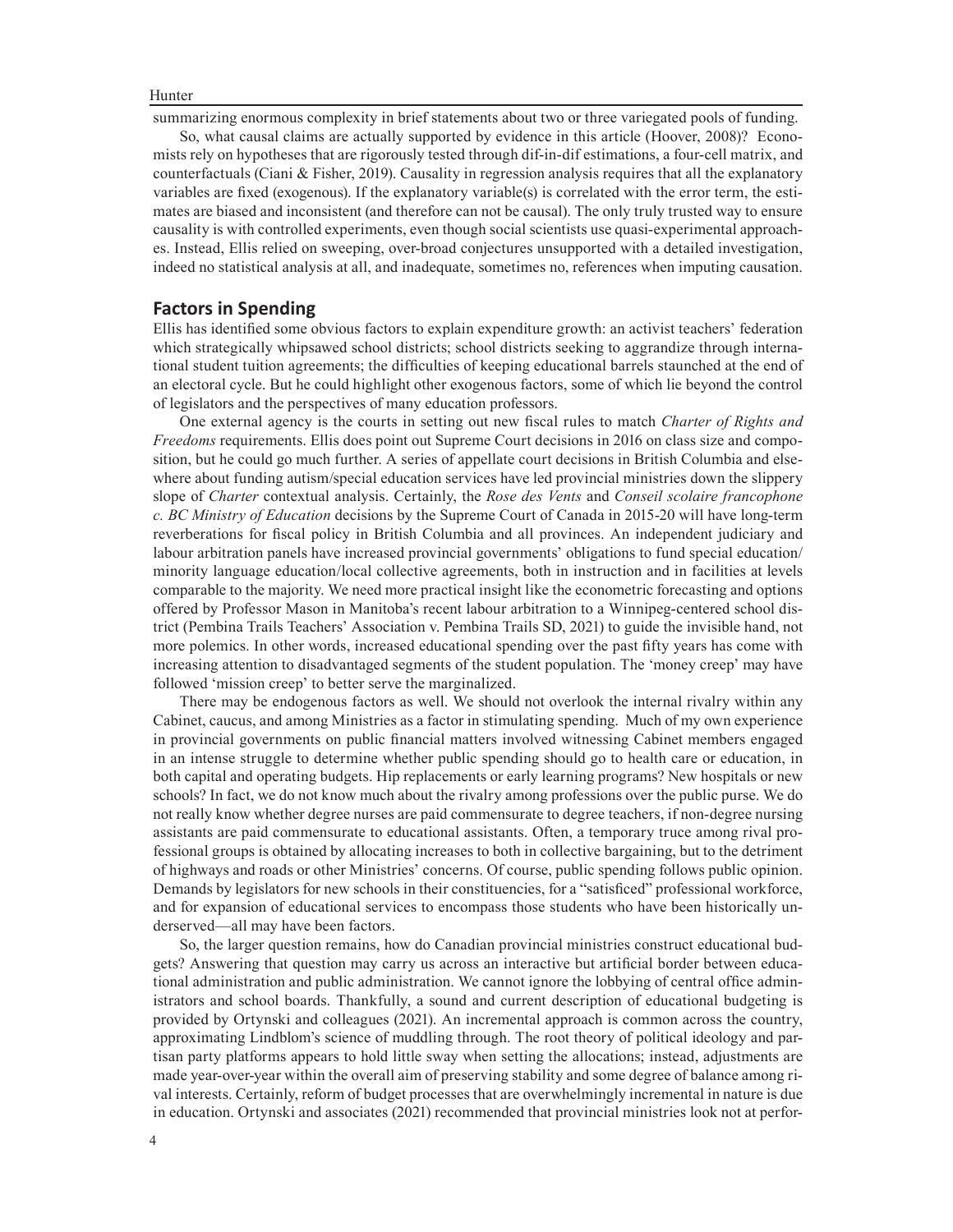mance-based funding models, which are excessively data-demanding, but rather at productivity-based funding where dividends are re-invested in emergent programs. Accompanying those changes must be detailed comparative analyses. Ellis' essay is one superficial historical sally into the BC case, but we will need many more studies of educational budgeting across the Canadian provinces (Imbeau, 2000) in the next five years. Seemingly Unrelated Regression (SUR) analyses, structural equation modelling, and a host of other econometric techniques infrequently used by educational psychologists will be required.

COVID-19 and its aftermath may spur substantial budgetary change. Governments will undoubtedly be dealing with and attempting to curb massive public expenditures relating to the pandemic in 2020- 2023 and beyond. In the post-pandemic period, the medical profession and health care sector will emerge with enhanced power, burnished public prestige, and increased muscle—as will seniors in old folks' homes—to the point they command an even greater portion of the public purse. This will come, as it has over the past two decades, at the proportional expense of K-12 education and the post-secondary segment of education. In some provinces, health care already consumes more than 50% of its annual budget. Health care may figuratively eat education's lunch. We can forecast increased expenditures for medical technology that goes beep in the night, for labs and syringes, for increased lab testing, and for preparing for the next pandemic (there will always be variants)—to the detriment of teachers' salaries and bricksand-mortar for new school buildings. New hospital/LTC workers may assume even greater priority than Grade 1 readers and educational assistants. Already, according to the British Columbia Teachers' Federation (BCTF), education funding in BC has decreased as a share of the provincial GDP (Hemingway, 2016). This thesis implicitly undermines Ellis' finding and explicitly contradicts his methodology since he has not looked at human capital formation using production function models.

### **Future Research**

Two areas where much more research needs to be accomplished relate to those subcategories of public spending that wobble in and out of Ellis' half-century of BC data. Both sit at the juncture of public finance and private sector concerns. Both also take us into leadership and administrative questions; we can hardly discern the contours of educational leadership without considering financial matters (perhaps surprisingly, we know next to nothing about how school or central office officials read, interpret and act on financial data). Both determine an educator's prospective lifestyle and current work conditions, so we can hardly see either as irrelevant to teaching and learning.

The first under-investigated zone is government allocations for teacher pensions and whether public pension funds have kept pace with inflation and federal income tax policy shifts. Teachers' pension plans and retirement funds, the defined benefit versus defined contribution plans, matching contributions and unfunded liabilities, purchasing power and investment risk assessment, are live issues. How well pension plan managers have invested teachers' contributions—both the teacher and the government portions—is a weighty public policy matter, not simply a private sector concern. Governments have increasingly looked at these pools of capital as ways of alleviating their budget pressures.

The second zone requiring intense examination is the capital side of the ledger. We need innovative concepts for looking at public infrastructure spending beyond bricks-and-mortar buildings, asphalt rooves, and heating plants in the SUCH (schools, universities, colleges, hospitals) sector as it is known in BC. In other provinces, capital spending must be analyzed across the MUSH sector (municipalities, universities, schools, hospitals). Investments in technology, municipal swimming pools, public transit, consolidated libraries, recreation facilities proximate to schools, and joint use facilities await new conceptual frameworks and an accompanying vocabulary that can be retrofit on an historic data set. Moreover, for this capital spending, we need new benchmarks that recognize relatively fluid structural and personnel costs and high utility costs in a Canadian context. For example, what is the appropriate tripartite Canadian ratio of a) construction to b) utility, maintenance, and repair to c) professional costs, amortized over 25 years? Estimated ratios are subject to much dispute. They range from a 1:5:200 ratio in the UK, now disparaged as an urban myth, to 1:8:80 in the United States. But what are they in Canada, where energy costs are higher and salary costs vary by school and district (Hughes et al., 2004; Ive, 2006; Ive et al., 2015; Wu & Clements-Croome, 2007)? At a practical level, how does a green economy impact on those ratios?

Therefore, when doing future work in educational finance, we might seek out Canadian scholarly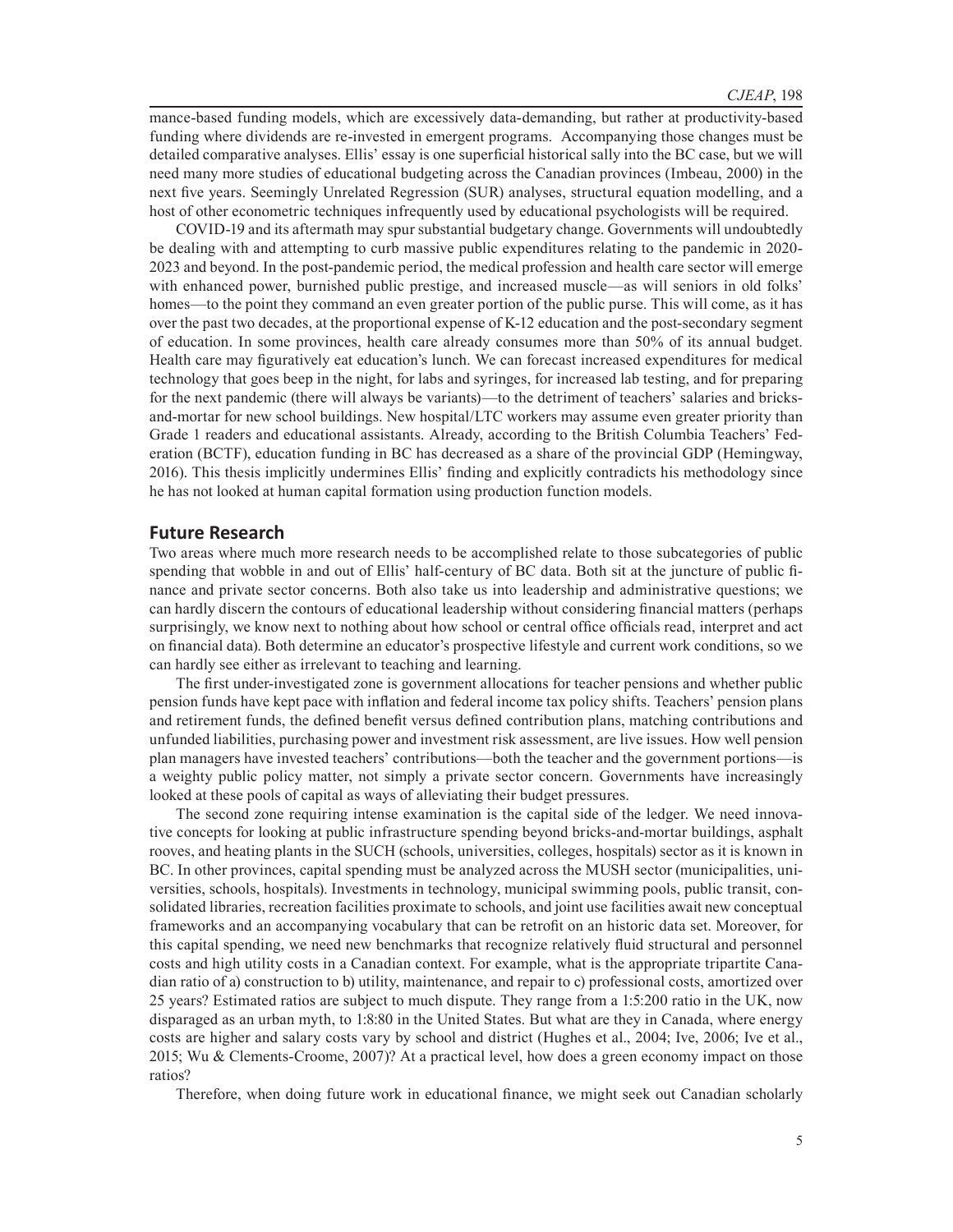Hunter

frameworks that introduce and focus the reader on a new set of budgetary concepts. For example, Mou et al. (2018) have been exploring "old fiscal rules" and trying to shift scholarly attention toward the emergence of new fiscal principles and rules. Poole and Fallon (2015) have started to look at collateral policy for private schools rather than engaging in perennial polemics about unbalanced budgets, union perfidy, and shiftless leftish governments. Indeed, are there any fiscal policy rules at all in the post-pandemic world as it relates to the so-called ideological proclivities of parties in power in Canada and public spending? Does the Cameron thesis apply in any way in BC (Simon & Tatalovich, 2014)?

Adopting and applying new frameworks may enable us all to escape the stale slanging of neoliberals doing battle with social justice warriors. If the public persists in seeing public education costs within a very traditional, political science, left-wing right-wing framework, then it will fail to see public education as shaped by many new ideas in economics. We need to move beyond perpetuating and continuously recycling the old "policy" concepts of the 1960s and 1970s, avoiding the dichotomous more/less frameworks of the past. Pragmatic considerations rather than excessive idealism should govern research in educational finance.

## **References**

- Association des parents de l'école Rose‑des‑vents c. Colombie‑Britannique (Éducation). (2015). CSC 21, 2 R.C.S. 139. https://www.canlii.org/fr/ca/csc/doc/2015/2015csc21/2015csc21.html
- Birch, K. (2015). Neoliberalism: The whys and wherefores… and future directions. *Sociology Compass, 9*(7), 571-584.
- Black, M. (1964). The gap between "is" and "should". *The Philosophical Review*, *73*(2), 165–181.
- Ciani, E., & Fisher, P. (2019). Dif-in-dif estimators of multiplicative treatment effects. *Journal of Econometric Methods, 8*(1), 20160011. https://doi.org/10.1515/jem-2016-0011
- Conseil scolaire francophone de la Colombie-Britannique c. Colombie-Britannique. (2020). CSC 13. https://decisions.scc-csc.ca/scc-csc/scc-csc/fr/item/18390/index.do
- Donmoyer, R. (1999). The continuing quest for a knowledge base: 1976-1998. In J. Murphy & K. S. Louis (Eds.) *Handbook of research on educational administration: A project of the American educational research association* (2nd ed., pp. 25-44). Jossey-Bass Inc.
- Ellis, J. (2021). A short history of K-12 public school spending in British Columbia, 1970-2020. *Canadian Journal of Educational Administration and Policy,* (196), 102-123.

Hoover, K. D. (2008). Causality in economics and econometrics. In Palgrave Macmillan (Ed.), *The New Palgrave Dictionary of Economics*. Palgrave Macmillan. https://doi. org/10.1057/978-1-349-95121-5\_2227-1

Hughes, W. P., Ancell, D., Gruneberg, S., & Hirst, L. (2004). Exposing the myth of the 1: 5: 200 ratio relating initial cost, maintenance and staffing costs of office buildings. *Proceedings of the 20th Annual ARCOM Conference,* 373-381. http://centaur.reading.ac.uk/12142/

Imbeau, L. M. (2000). Comparative provincial policy analysis: A research agenda. *Canadian Journal of Political Science/Revue canadienne de science politique, 33(*4), 779-804.

- Ive, G. (2006). Re-examining the costs and value ratios of owning and occupying buildings. *Building Research & Information, 34(*3), 230-245.
- Ive, G., Murray, A., & Marsh, R. (2015). Cost and value ratios of operating renewed English secondary schools. *Building Research & Information, 43*(4), 465-485.
- Mou, H., Atkinson, M. M., & Tapp, S. (2018). Do balanced budget laws matter in recessions? *Public Budgeting & Finance, 38*(1), 28-46.
- Ortynsky, S., Marshall, J., & Mou, H. (2021). Budget practices in Canada's K-12 education sector: Incremental, performance, or productivity budgeting? *Canadian Public Administration, 64*(1), 74-98.
- Pembina Trails School Division v Pembina Trails Teachers' Association of the Manitoba Teachers' Society. (2021). CanLII 21983 (MB LA (CanLII).
- Poole, W., & Fallon, G. (2015). The emerging fourth tier in K-12 education finance in British Columbia, Canada: Increasing privatisation and implications for social justice. *Globalisation, Societies and Education, 13*(3), 339-368.